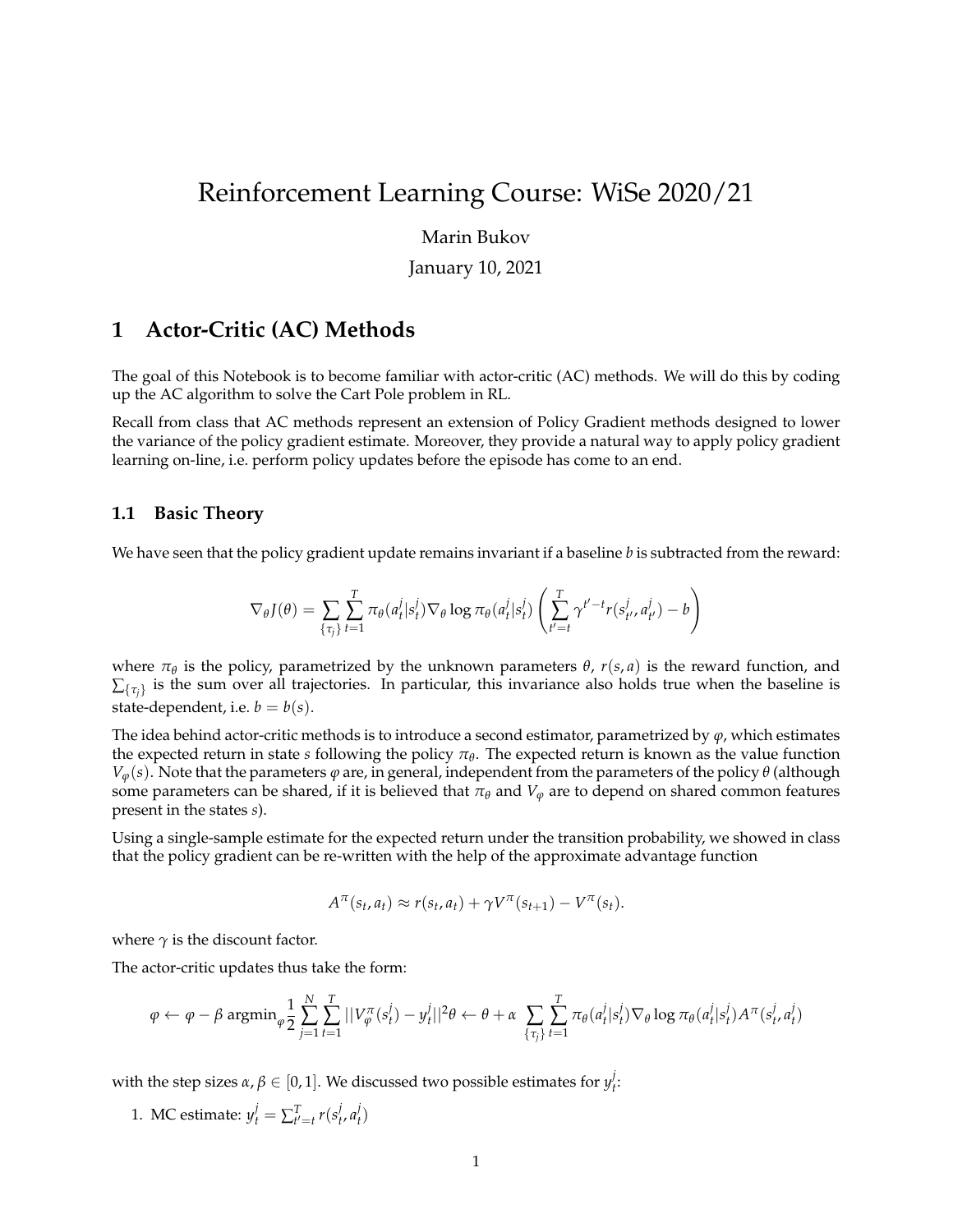2. Bootstrap/Temporal Difference (TD) estimate:  $y_t^j = r(s_t^j)$ *t* , *a j*  $\gamma_t^j$ ) +  $\gamma V_{\varphi}^{\pi}(s_t^j)$  $_{t+1}^{(l)}$ 

## **1.2 Actor-Critic Algorithms**

In class, we derived two AC algorithms, which we now recap.

#### **1.2.1 Offline Actor-Critic Algorithm**

The offline AC algorithm, also known as Policy Gradient with Value Function Estimation, can be defined using either of the MC and the Bootstrap/TD estimates. The pseudocode reads as

- 1. Sample  $\{s^j, a^j\}$  from  $\pi_\theta$  (go until the end of episode for each trajectory) (–> offline).
- 2. Fit the value function  $V^\pi_\varphi(s)$  to the sampled data using the mean-square loss  $\mathcal{L}_\text{critic}(\varphi)$  and *either of the MC or Bootstrap/TD estimates*:

$$
\mathcal{L}_{\text{critic}}(\varphi) = \frac{1}{2} \sum_{j=1}^{N} \sum_{t=1}^{T} ||V_{\varphi}^{\pi}(s_t^j) - y_t^j||^2.
$$

3. Evaluate the advantage function on the sample:

$$
A^{\pi}(s_t^j, a_t^j) \approx r(s_t^j, a_t^j) + \gamma V^{\pi}(s_{t+1}^j) - V^{\pi}(s_t^j).
$$

4. Compute the policy gradient on the sample:

$$
\nabla_{\theta} J(\theta) \approx \frac{1}{N} \sum_{j=1}^{N} \sum_{t=1}^{T} \nabla_{\theta} \log \pi_{\theta}(a_t^j | s_t^j) A^{\pi}(s_t^j, a_t^j).
$$

5. Update the policy:

$$
\theta \leftarrow \theta + \alpha \nabla_{\theta} J(\theta).
$$

#### **1.2.2 Online Actor-Critic Algorithm**

The online AC algorithm can be defined **only using the Bootstrap/TD estimate**. The pseudocode reads as

- 1. Take action  $a \sim \pi_{\theta}(a|s)$  following policy  $\pi_{\theta}$ , and obtain the transition  $(s, a, r, s')$ .
- 2. Update  $V^{\pi}_{\varphi}(s)$  using the Bootstrap/TD target  $y(s) = r(s, a) + \gamma V^{\pi}_{\varphi}(s')$ , and the cost function  $\mathcal{L}_{critic}(\varphi)$ :

$$
\mathcal{L}_{\text{critic}}(\varphi) = \frac{1}{2}||V_{\varphi}^{\pi}(s) - y(s)||^2.
$$

3. Compute the advantage function for the transition:

$$
A^{\pi}(s,a) \approx r(s,a) + \gamma V^{\pi}(s') - V^{\pi}(s).
$$

4. Compute the policy gradient for the transition **(no sums over trajctories and time-steps)** (–> online):

$$
\nabla_{\theta} J(\theta) \approx \nabla_{\theta} \log \pi_{\theta}(a|s) A^{\pi}(s,a).
$$

5. Update the policy:

$$
\theta \leftarrow \theta + \alpha \nabla_{\theta} J(\theta).
$$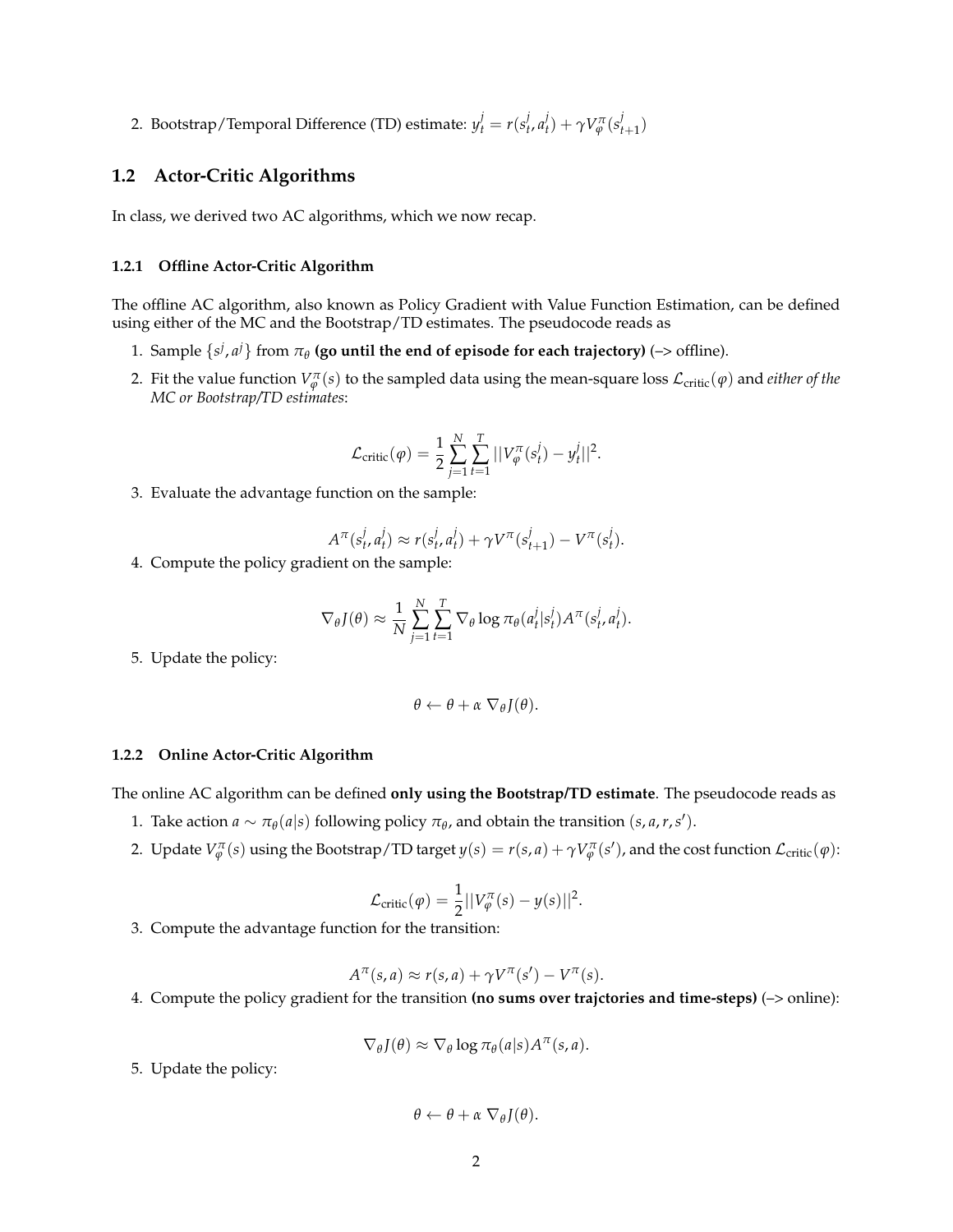# **1.3 Cart Pole Environment**

We will apply AC methods on the Cartpole problem, which defines a discounted, non-episodic task.

*A pole is attached by an un-actuated joint to a cart, which moves along a frictionless track. The system is controlled by applying a force of +1 or -1 to the cart. The pendulum starts upright, and the goal is to prevent it from falling over. A reward of +1 is provided for every timestep that the pole remains upright. The episode ends when the pole is more than 15 degrees from vertical, or the cart moves more than 2.4 units from the center.*

Let us instantiate and visualize the Cart Pole environment.

```
[1]: import numpy as np
     import gym
     # fix numpy rng seed
     seed = 42np.random.seed(seed)
     # instantiate environment
     env = gym.make("CartPole-v1")
     # set environment seed
     env.seed(seed)
     env.action_space.np_random.seed(seed)
     # RL problem parameters
     gamma = 0.99 # Discount factor for past rewards
     max\_steps\_per\_episode = 10000 # task is non-episodicreturn_solved = 300 # return cutoff to consider the task solved
[2]: from IPython import display
     import matplotlib
     import matplotlib.pyplot as plt
     %matplotlib inline
     env.reset()
     img = plt.inshow(env.random(model='rgb_array')) # only call this oncefor _ in range(80):
         # display settings
         img.set_data(env.render(mode='rgb_array')) # update data
         display.display(plt.gcf())
         display.clear_output(wait=True)
         # choose action
         action = env.action_space.sample()
         # take action
        frame, reward, is_done, = = env step(action)
     # close pop-up window
     env.close()
```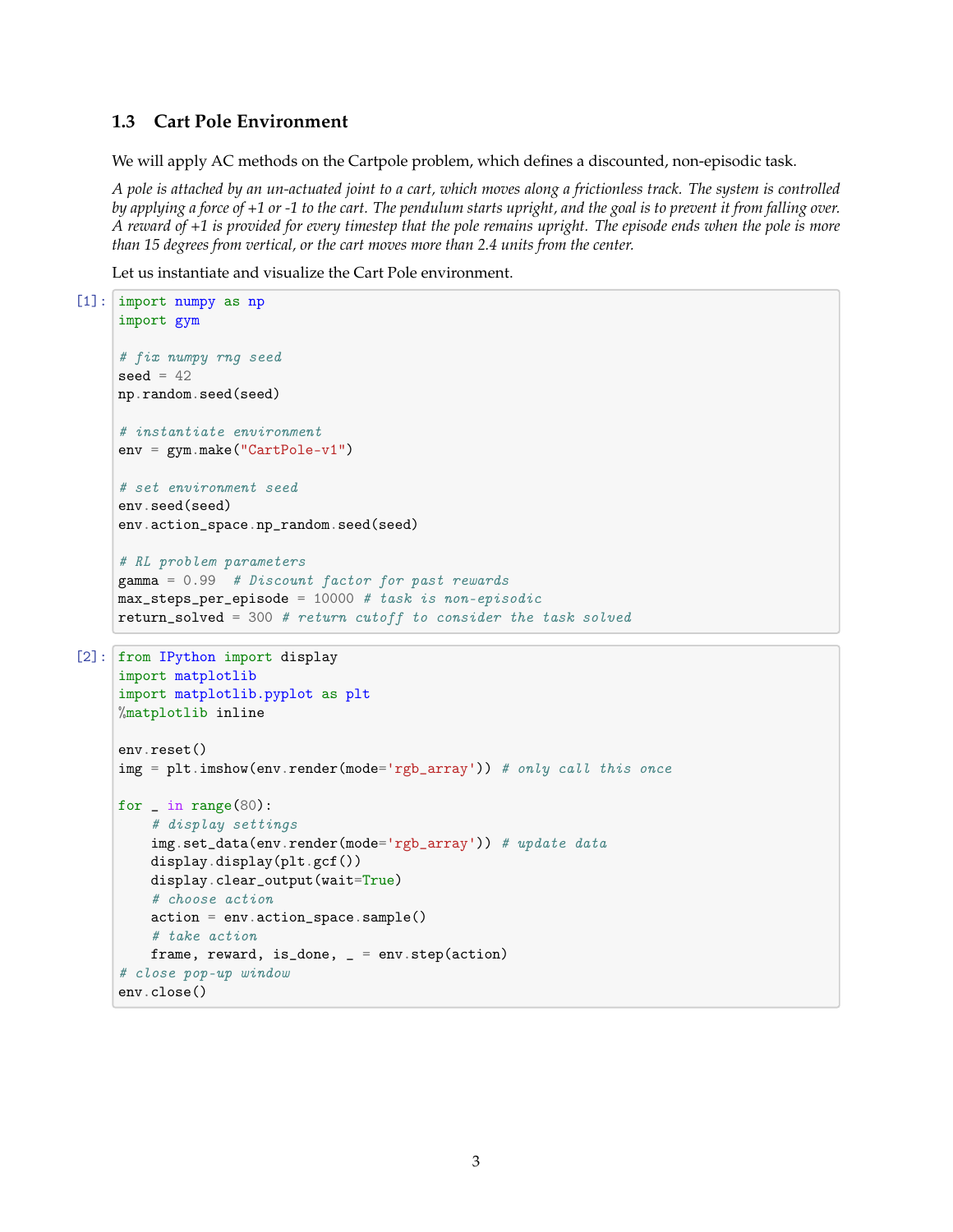

#### **1.3.1 State (or Observation) and Action spaces for the Cartpole problem**

# State: Type: Box(4) Num State Min Max 0 Cart Position -4.8 4.8 1 Cart Velocity - Inf Inf 2 Pole Angle -24° 24° 3 Pole Velocity At Tip -Inf Inf Action: Type: Discrete(2) Num Action 0 Push cart to the left

1 Push cart to the right

#### **1.3.2 Rewards**

As noted above, the reward is +1 at every timestep that the pole remains upright. Since our goal is to find a policy which prevents the pendulum from tipping over, we are presented with a non-episodic task. Therefore, we need an extra condition to define when the task is considered solved.

We render the task solved if the total return within an episode, running-averaged over previous episodes, exceeds a certain cutoff (see variable return\_solved). The running average is defined by the formula:

running\_return =  $0.05 *$  episode\_return +  $(1 - 0.05) *$  running\_return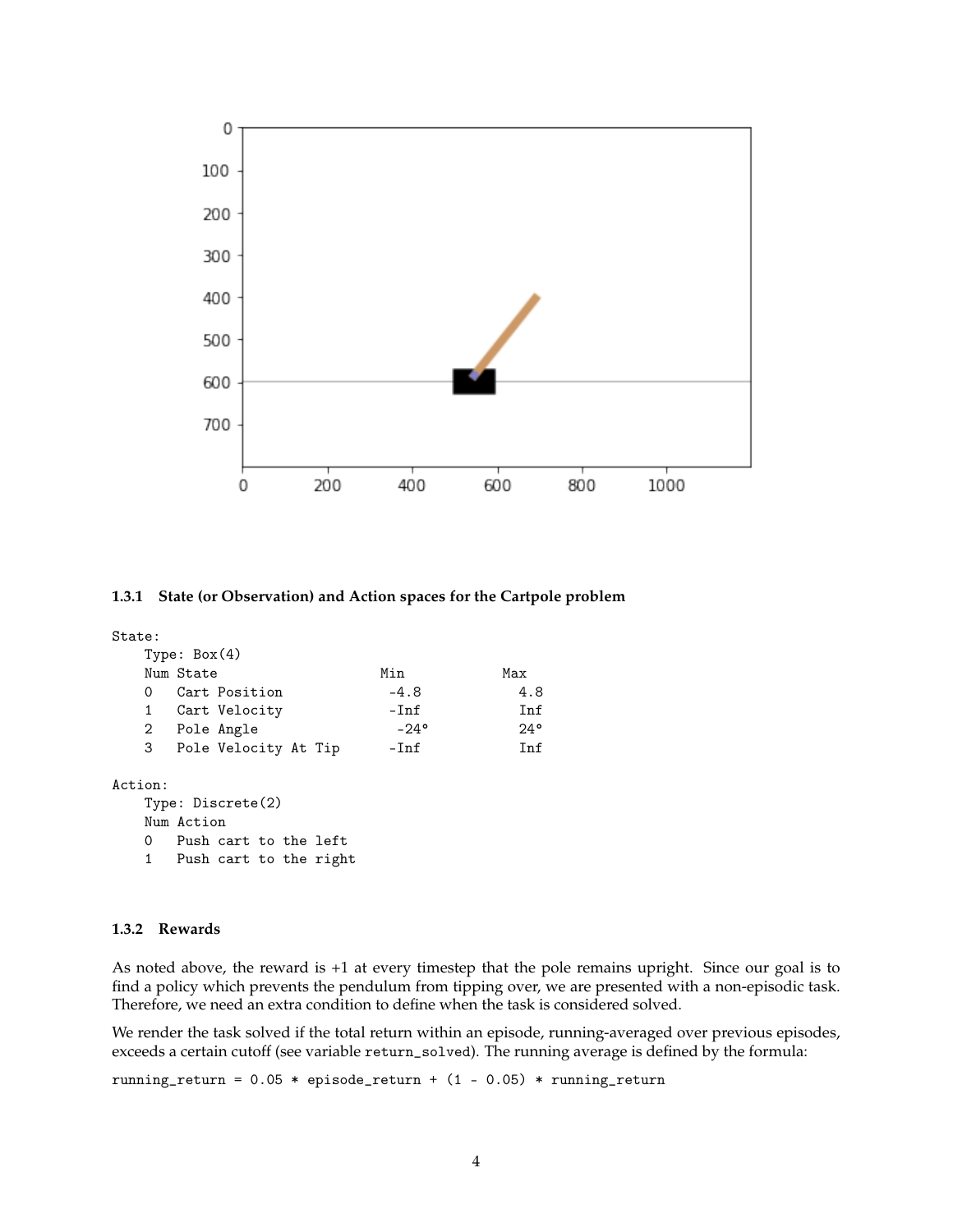Additionally, we also put a large cutoff for the maximal number of steps per episode, see variable max\_steps\_per\_episode above.

# **1.4 Actor-Critic Network**

Since the state space is continuous, we can use a deep neural network as a function approximator. We will learn from physical quantities (such as positions, velocities, and angles), not images, and thus we shall focus on an architecture consisting of fully-connected layers.

In order to enable the value function  $V_\varphi$  and policy  $\pi_\theta$  networks to share common features, we adopt the following architecture, discussed in class:

- 1. One common base layer with parameters shared by both  $V_{\varphi}$  and  $\pi_{\theta}$ , followed by
- 2. Two independent head leayers, consisting of a  $V_\varphi$  head and a  $\pi_\theta$  head, which do *not* share parameters.

Thus, whenever the value function is updated, gradients are pushed thru the  $V_{\varphi}$ -head and the common layer. Similarly, a policy update changes the  $\pi_{\theta}$ -head and the common layer.

The output of the neural network should be a list: the zeroth entry of the list contains the log-probability for the poicy, and the first entry – the value function estimate.

This architecture can be implemented in JAX, by using the stax serial and stax parallel modules. stax.serial stacks neural and activation layers on top of each other; stax.parallel puts layers next to each other. To implement splitting the pipeline into parallel heads, we use the [stax.FanOut](https://jax.readthedocs.io/en/latest/jax.experimental.stax.html#jax.experimental.stax.FanOut) layer (this works similar to stax.Flatten that we used to flatten the output of convolutional layers so it can be fed into a fully-connected layer).

To construct the network, note that the base and heads layers appear in series, becase the base is shared. The base layer should have 128 neurons, followed by a ReLu activation function. The heads layer itself contains the two heads in parallel. While the *Vϕ*-head has a single number as an output and does not  $\epsilon$  contain any activation functions, the  $\pi_\theta$ -head has as many outputs as there are actions to take, followed by the LogSoftmax activation; thus, to build the *π<sup>θ</sup>* -head, one has to stack in series a Dense layer followed by the LogSoftmax activation.

- 1. Construct the deep neural network, and test it on a sample dataset.
- 2. Make sure you understand the output of the network, including the meansing of the shapes/sizes of the ourput.

```
[3]: import jax.numpy as jnp # jax's numpy version with GPU support
     from jax import random # used to define a RNG key to control the random input in JAX
     from jax.experimental import stax # neural network library
     from jax.experimental.stax import Dense, Relu, LogSoftmax, FanOut # neural network
      \rightarrowlayers
     # set key for the RNG (see JAX docs)
     rng = random.PRNGKey(seed)
     # define functions which initialize the parameters and evaluate the model
     initialize_params, predict = stax.serial(
                                              # common base layer
                                              stax.serial(
                                                  ### fully connected DNN
                                                  Dense(128), # 128 hidden neurons
                                                  Relu, # ReLu activation
                                                  ),
```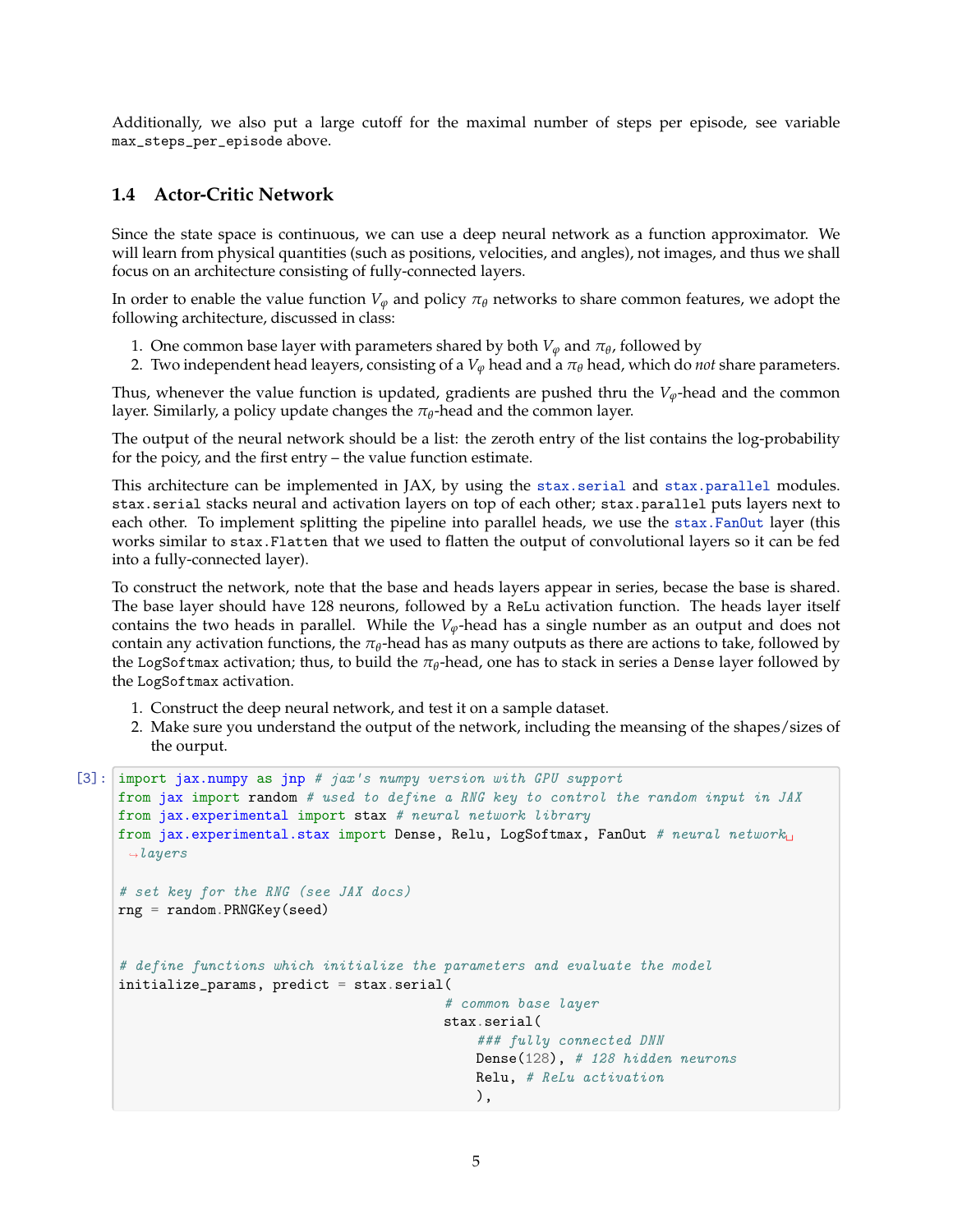```
# actor and critic output heads
                                            FanOut(2), # split architecture pipeline into
 \rightarrowtwo heads using FanOut
                                            stax.parallel(
                                                # actor head
                                                stax.serial(
                                                    Dense(env.action_space.n), # 2 output_{\square}\rightarrowneurons (actor)
                                                    LogSoftmax # LogSoftmax; NB: computes
 \rightarrowthe log-probability
                                                ),
                                                # critic head
                                                Dense(1), # 1 output neuron (critic), no<sub>□</sub>\rightarrowactivation
                                           ),
                                   \lambda# initialize the model parameters
input_shape = (-1,)+env.observation_space.shape # -1: number of time steps, size of
\iota\rightarrowstate vector
output_shape, inital_params = initialize_params(rng, input_shape) # fcc\ layer\ 28x28<sub>□</sub>\rightarrowpixes in each image
print('\noutput shape of the AC network is {} for (actor, critic).\n'.
 ,→format(output_shape))
# test network
states=np.ones((3,)+env.observation_space.shape, dtype=np.float32)
actor_predictions, critic_predictions = predict(inital_params, states)
# check the output shape
print("actor head shape:", actor_predictions.shape) # actor
print("critic head shape:", critic_predictions.shape) # critic
# check conservation of probability for actor
print('\nconservation of probability for actor:', np.sum(jnp.exp(actor_predictions),
 \rightarrowaxis=1))
```
WARNING:absl:No GPU/TPU found, falling back to CPU. (Set TF\_CPP\_MIN\_LOG\_LEVEL=0 and rerun for more info.)

output shape of the AC network is  $((-1, 2), (-1, 1))$  for  $(\arctan, \arctan)$ . actor head shape: (3, 2) critic head shape: (3, 1) conservation of probability for actor: [1. 1. 1.]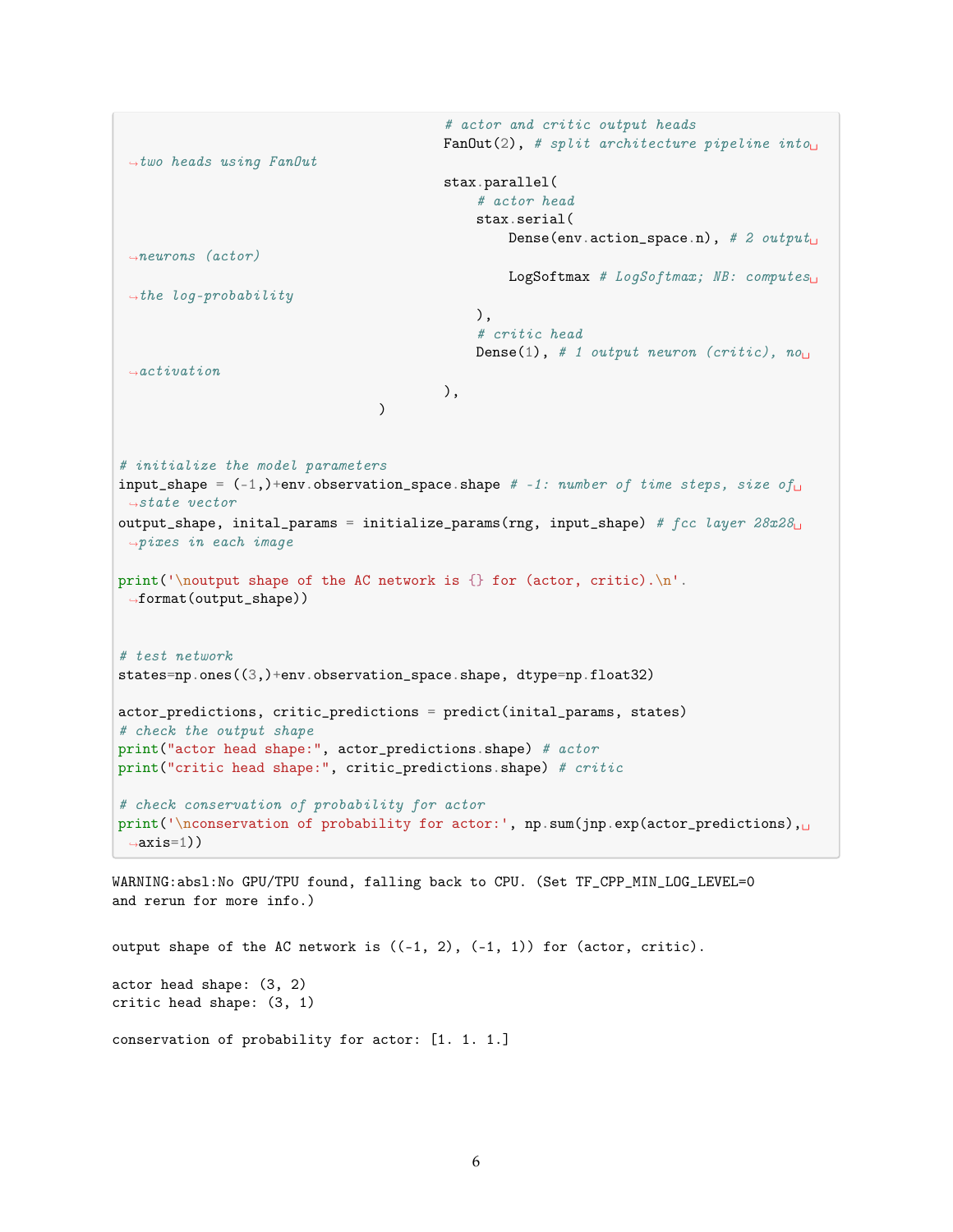## **1.5 (Pseudo-) Loss Function**

Let us denote the parameters of the common base layer by *η*, the policy head parameters – by *θ*, and the value function head parameters – by  $\varphi$ .

To appreciate the variance reduction offered by AC algorithms, we will implement the offline AC method using a *single trajectory* to estimate the network gradients. Because the trajectory length can vary (nonepisodic task), we use an average over the timesteps within the trajectory.

For the critic loss  $\mathcal{L}_{critic}(\eta,\varphi)$ , we use discounted MC estimates  $y_t = \sum_{t'=t} \gamma^{t'-t} r(s_{t'},s_{t'})$ , and a Huber loss to cut off excessively large gradients:

$$
\mathcal{L}_{\text{critic}}(\eta, \varphi) = \frac{1}{T} \sum_{t=1}^{T} \text{Huber}\left(V_{\eta, \varphi}^{\pi}(s_t), y_t\right).
$$

Further, the policy pseudo-loss function is given by (keeping in mind the negative sign required by gradient ascent)

$$
\mathcal{L}_{\text{actor}}(\eta, \theta) = -\frac{1}{T} \sum_{t=1}^T \log(\pi_{\eta, \theta}(a_t, s_t) \left( \sum_{t'=t}^T \gamma^{t'-t} r(s_t, a_t) - V_{\eta, \varphi}^{\pi}(s_t) \right).
$$

Note that no gradient should be pushed thru the critic,  $V_{\eta,\varphi}^{\pi}$ , here, and hence  $\mathcal{L}_{actor}$  is not considered a function of *ϕ*.

Finally, we also use an L2 regularizer on all network parameters

$$
L_{\mathrm{reg}}^2(\eta,\theta,\varphi)=\lambda\left(\sum_l||\eta_l||^2+\sum_m||\theta_m||^2+\sum_n||\varphi_n||^2\right),
$$

with  $\lambda = 0.001$  the regularization strength.

For simplicity, we perform steps 2, 4, and 5 of the offline AC algorithm together. This is enabled by JAX, which can push the gradients thru the parameters  $(\eta, \theta, \varphi)$  at once, using the total cost function

$$
\mathcal{L}_{AC}(\eta, \theta, \varphi) = \mathcal{L}_{actor}(\eta, \theta) + \mathcal{L}_{critic}(\eta, \varphi) + L_{reg}^{2}(\eta, \theta, \varphi; \lambda).
$$

Let us implement the above instructions:

- 1. Define the Huber Loss function
- 2. Define the L2 Regularizer
- 3. Define the total Actor-Critic loss function for a single trajectory. The function body should contain the calculation of the different loss controbutions.

```
[4]: ### define loss and accuracy functions
      from jax import grad, lax
      from jax.tree_util import tree_flatten # jax params are stored as nested tuples; use<sub>\square</sub>
      \rightarrowthis to manipulate tuples
      def huber_loss(x, delta: float = 1.0):
          \boldsymbol{u} \boldsymbol{u} \boldsymbol{u}# 0.5 * x^2 if |x| \leq delta
```
#  $0.5 * d^2 + d * (|x| - d)$  if  $|x| > delta$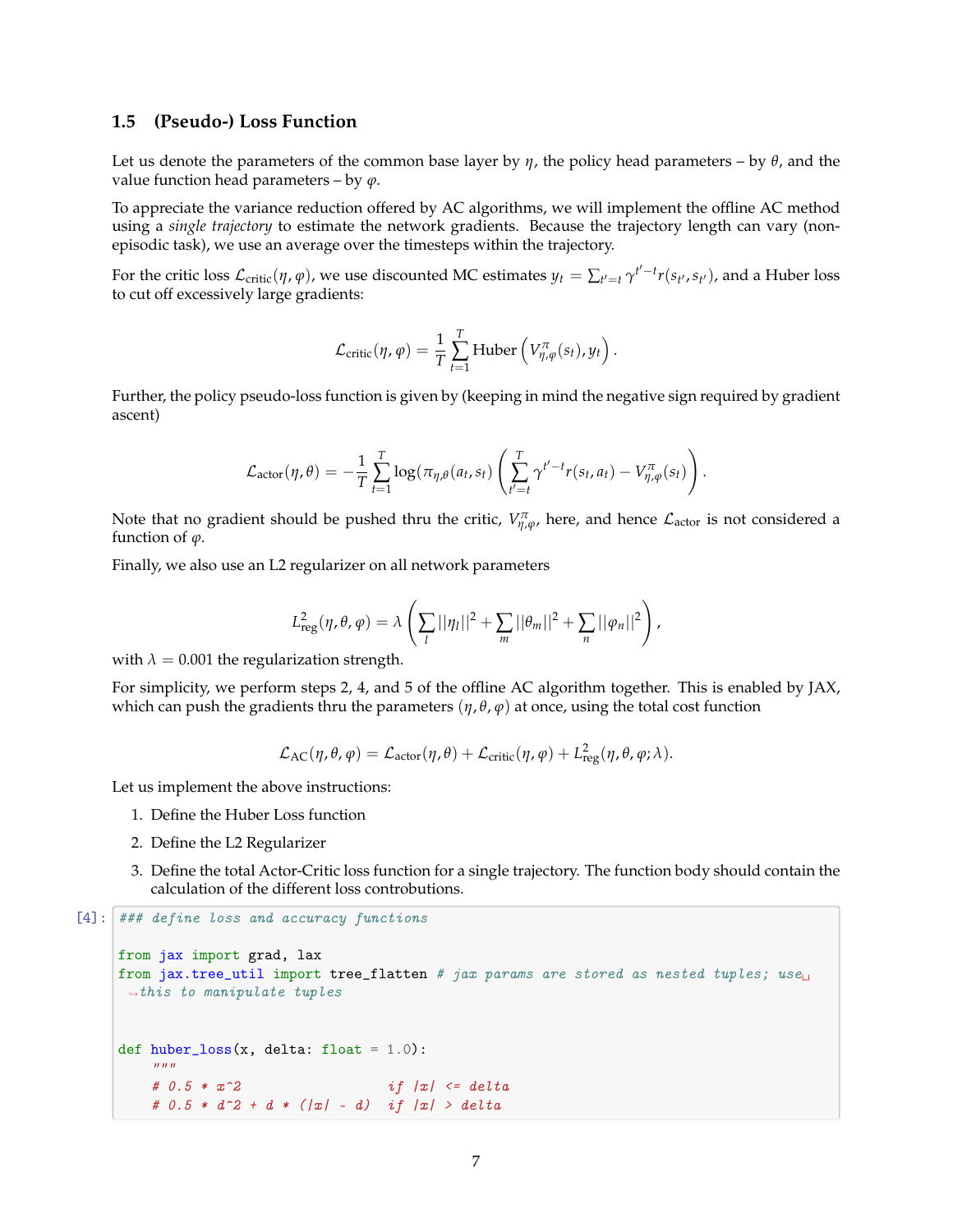```
"''"abs_x = jnp.abs(x)quadratic = jnp.minimum(abs_x, delta)
    # Same as max(abs_x - delta, 0) but avoids potentially doubling the gradient.
    linear = abs_x - quadraticreturn 0.5 * quadratic ** 2 + delta * linear
def l2_regularizer(params, lmbda):
    """
    Define 12 regularizer: \frac{\partial \ln \theta}{\partial x} | sum_j ||theta_j||^2 $ for every parameter in the<sub>u</sub>
 \rightarrowmodel \oint theta<sub>f</sub> is
    "''"''"return lmbda*jnp.sum(jnp.array([jnp.sum(jnp.abs(theta)**2) for theta in_{\text{L}}\rightarrowtree_flatten(params)[0] ]))
def AC_loss(params, trajectory):
    """""
    Define the Actor-Critic loss function.
    params: object(jax pytree):
        parameters of the deep policy network.
    trajectory: tuple (states, actions, returns) containing the RL states, actions and\mathbf{u}\rightarrowreturns (not the rewards!):
        states: np.array of size (trajectory length, env.observation_space.shape)
        actions: np.array of size (trajectory length, env.action_space.n)
        returns: np.array of size (trajectory length)
    \bar{n} \bar{n} \bar{n}# extract data from the batch
    states, actions, returns = trajectory
    # compute policy predictions
    actor_preds, critic_preds = predict(params, states)
    critic_preds = critic_preds.squeeze() # remove extra array dimensions
    # select those values of the policy along the action trajectory
    actor_preds_select = jnp.take_along_axis(actor_preds, jnp.expand_dims(actions,
 \rightarrowaxis=1), axis=1).squeeze()
    # actor pseudoloss: negative pseudo loss function (want to MAXimize reward with
 \rightarrowqradient DEscent)
    loss\_actor = -jnp_mean(actor_preds\_select * (returns - lax.,→stop_gradient(critic_preds) ) )
    # critic loss: use Huber loss
    loss_critic = jnp.mean(huber_loss(critic_preds - returns))
    #
    return loss_actor + loss_critic + l2_regularizer(params, 0.001)
```
## **1.5.1 Define generalized gradient descent optimizer**

Define the optimizer and the update function which computes the gradient of the pseudo-loss function and performs the update.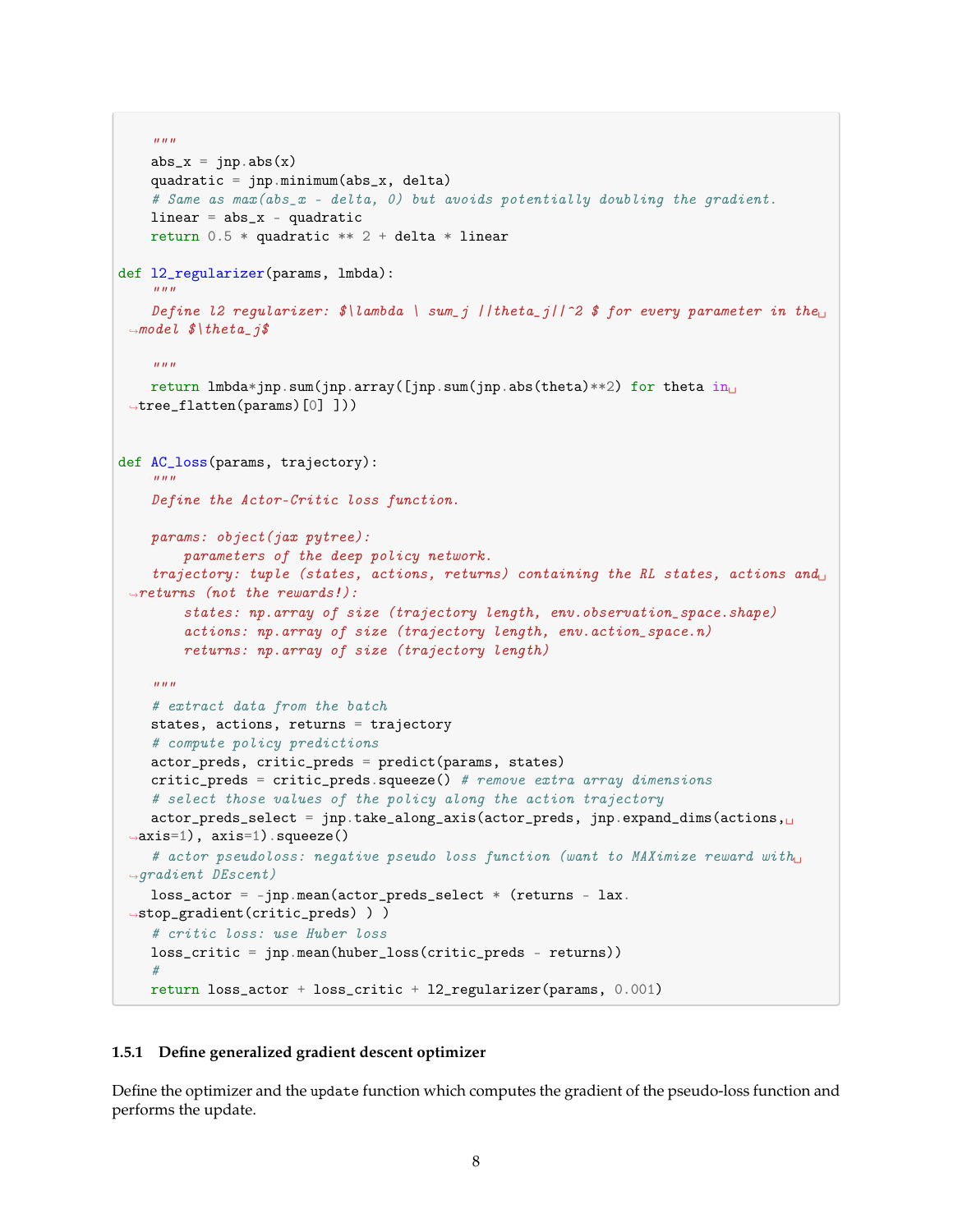We use the Adam optimizer here with step\_size = 0.01 and the rest of the parameters have default values. Since both the actor and the critic are encoded using the same network, we can use a single step size.

```
[5]: ### define generalized gradient descent optimizer and a function to update model␣
      \rightarrowparameters
     from jax.experimental import optimizers # gradient descent optimizers
     from jax import jit
     step_size = 0.01 # step size or learning rate
     # compute optimizer functions
     opt_init, opt_update, get_params = optimizers.adam(step_size)
     # define function which updates the parameters using the change computed by the
      \rightarrowoptimizer
     ©jit # Just In Time compilation speeds up the code; requires to use jnp everywhere;\Box\rightarrowremove when debugging
     def update(i, opt_state, trajectory):
         "''"i: int,
             counter to count how many update steps we have performed
         opt_state: object,
             the state of the optimizer
         trajectory: np.array
             batch containing the data used to update the model
         Returns:
         opt_state: object,
             the new state of the optimizer
         "''"# get current parameters of the model
         current_params = get_params(opt_state)
         # compute gradients
         grad_params = grad(AC_loss)(current_params, trajectory)
         # use the optimizer to perform the update using opt_update
         return opt_update(i, grad_params, opt_state)
```
#### **1.5.2 Offline Actor-Critic Algorithm**

Finally, write down the offline AC algorithm.

Recall that we want to use **single**-trajectory estimates of the neural network gradients.

Moreover, keep in mind that trajectories do not have a fixed length here, so consider using lists instead of arrays.

 $[6]$ : ### Train model

import time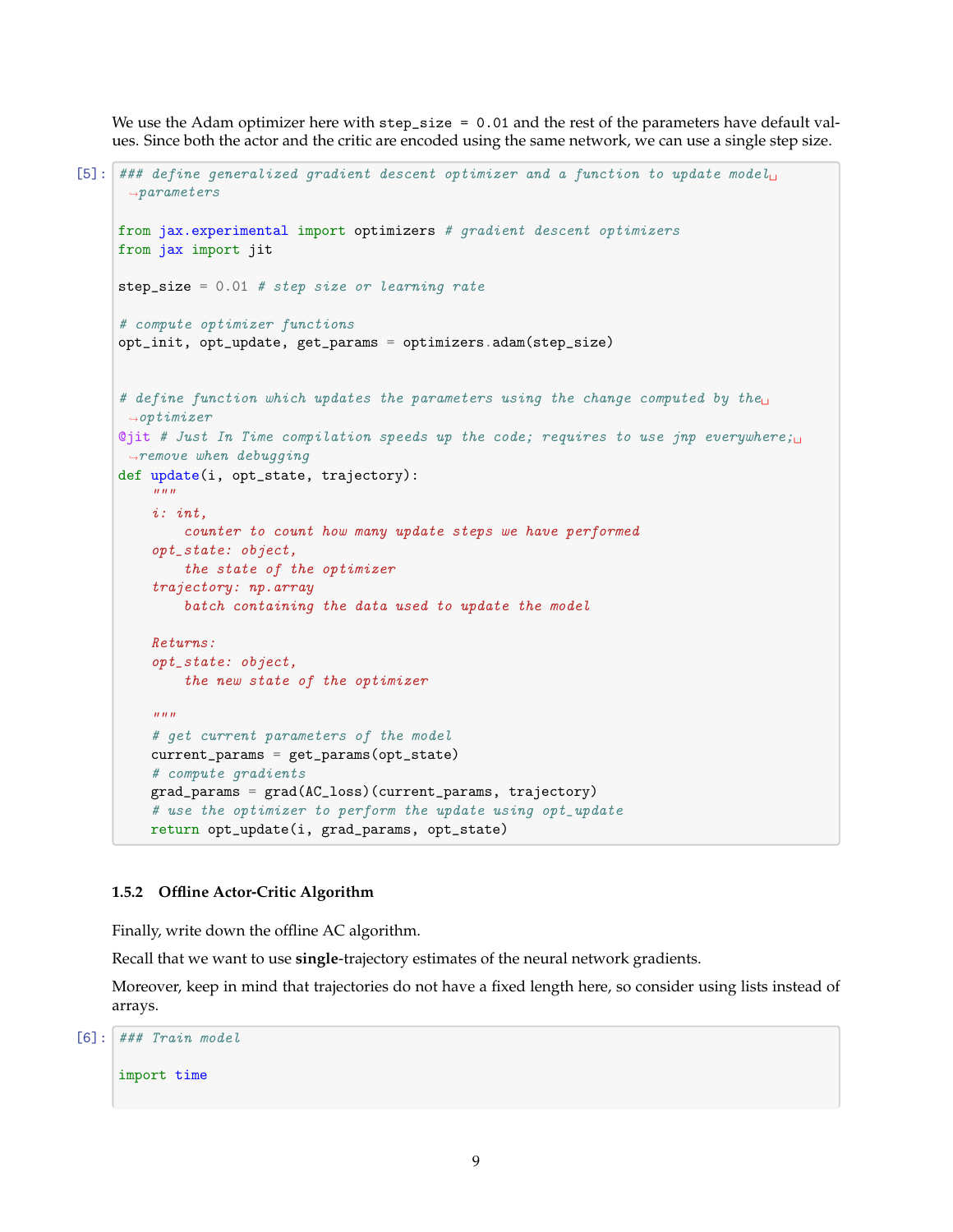```
# preallocate aux variables
running_return = 0.0episode = 0
print("\nStart training...\n")
# set the initial model parameters in the optimizer
opt_state = opt_init(inital_params)
while True: # run until "solved", see break condition below
    # record time
   start_time = time.time()
    # reset environment
   state = env \t{.} reset()episode_return = 0.0
    # get current parameters
    current_params = get_params(opt_state)
    # preallocate empty lists for the states, actions and rewards within a trajectory
    states,actions,rewards = [],[],[]
    # loop over timesteps of episode to generate a trajectory
    for time_step in range(max_steps_per_episode):
        # record state
        states.append(state)
        # call network to compute \log\left(\frac{e}{s}\right)log_p i_s, = predict(current_params, state)# select action according to actor probability distribution
        action = np.random.choice(env.action_space.n, p=np.exp(log_pi_s) )
        # record selected action
        actions.append(action)
        # take action observe next state and receive reward
        state, reward, done, = = env step(action)
        # record reward
        rewards.append(reward)
        # update current episode return
        episode_return += reward
        # break if episode has come to an end (i.e. the pendulum has fallen below 15°)
        if done:
```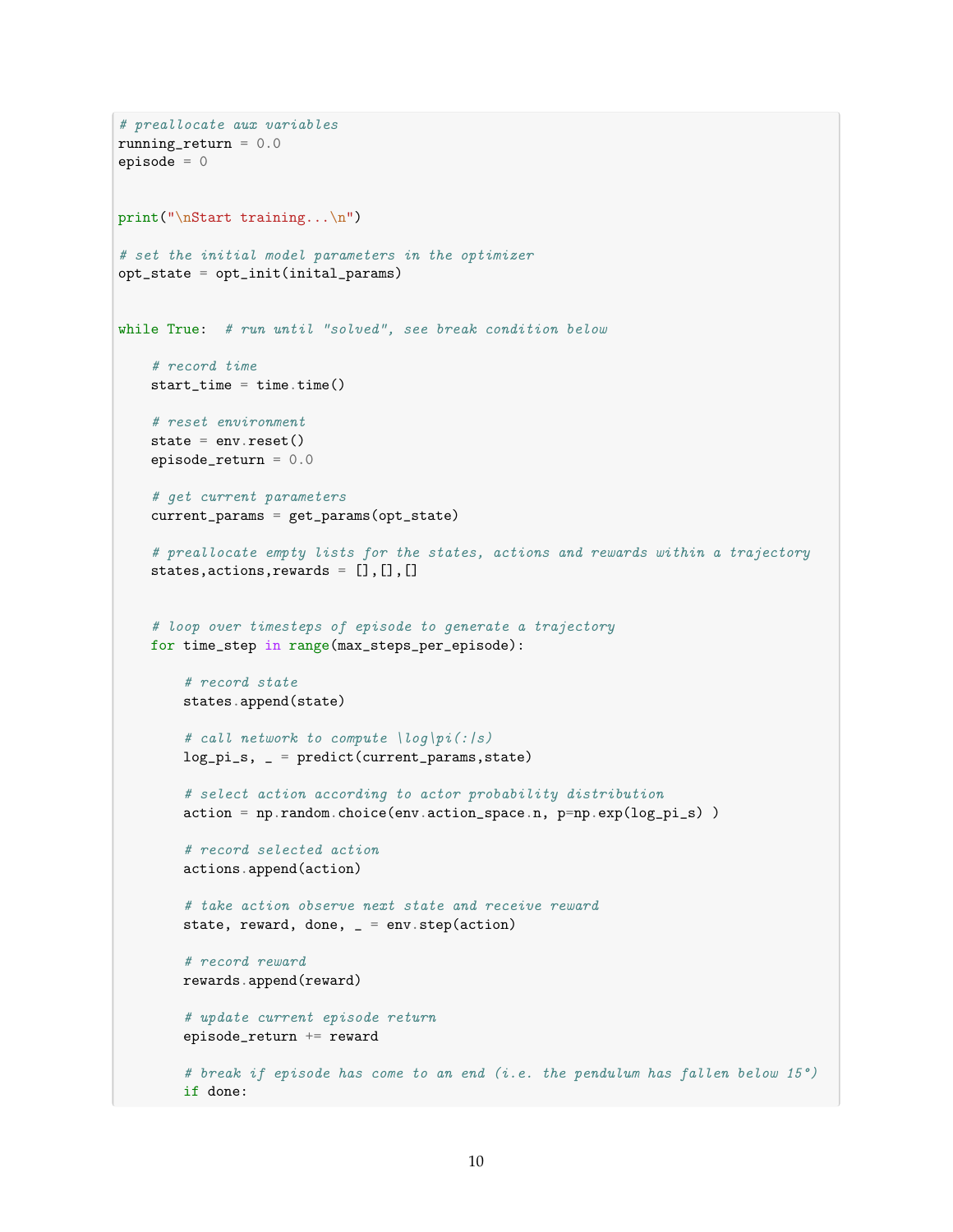```
break
   # compute discounted returns from the bare rewards
  returns = np.array(rewards)
  returns = returns[:-1] * (gamma*np.ones_like(returns)) **np.arange(returns.
\rightarrowshape[0])
  returns = inp.cumsum(returns)[::-1]
  # define trajectory data
  trajectory = (np.array(states), np.array(actions), returns)
  # update model
  opt_state = update(episode, opt_state, trajectory)
  ### record time needed for a single epoch
  episode_time = time.time() - start_time
  # compute running return to check condition for solving the task
  running_return = 0.05 * episode_return + (1 - 0.05) * running_return
  # print stats
  episode += 1
  if episode \% 10 == 0:
      template = "episode {}: averaged running return: {:.2f}; took {:0.2f} secs."
      print(template.format(episode, running_return, episode_time))
  ### check if task is considered solved
  if running_return > return_solved: # condition to consider task solved
      print("\nSolved at episode {} with average running return {}!".format(episode,
,→running_return))
      break
```

```
Start training...
episode 10: averaged running return: 16.37; took 0.08 secs.
episode 20: averaged running return: 27.26; took 0.80 secs.
episode 30: averaged running return: 39.75; took 0.70 secs.
episode 40: averaged running return: 48.66; took 0.91 secs.
episode 50: averaged running return: 55.18; took 0.12 secs.
episode 60: averaged running return: 44.94; took 0.66 secs.
episode 70: averaged running return: 33.68; took 0.05 secs.
episode 80: averaged running return: 29.15; took 0.06 secs.
episode 90: averaged running return: 29.65; took 0.07 secs.
episode 100: averaged running return: 30.32; took 0.05 secs.
episode 110: averaged running return: 30.61; took 0.07 secs.
episode 120: averaged running return: 39.97; took 1.04 secs.
episode 130: averaged running return: 41.64; took 0.12 secs.
episode 140: averaged running return: 63.08; took 1.11 secs.
episode 150: averaged running return: 61.51; took 0.93 secs.
episode 160: averaged running return: 69.63; took 0.95 secs.
episode 170: averaged running return: 60.88; took 0.78 secs.
```